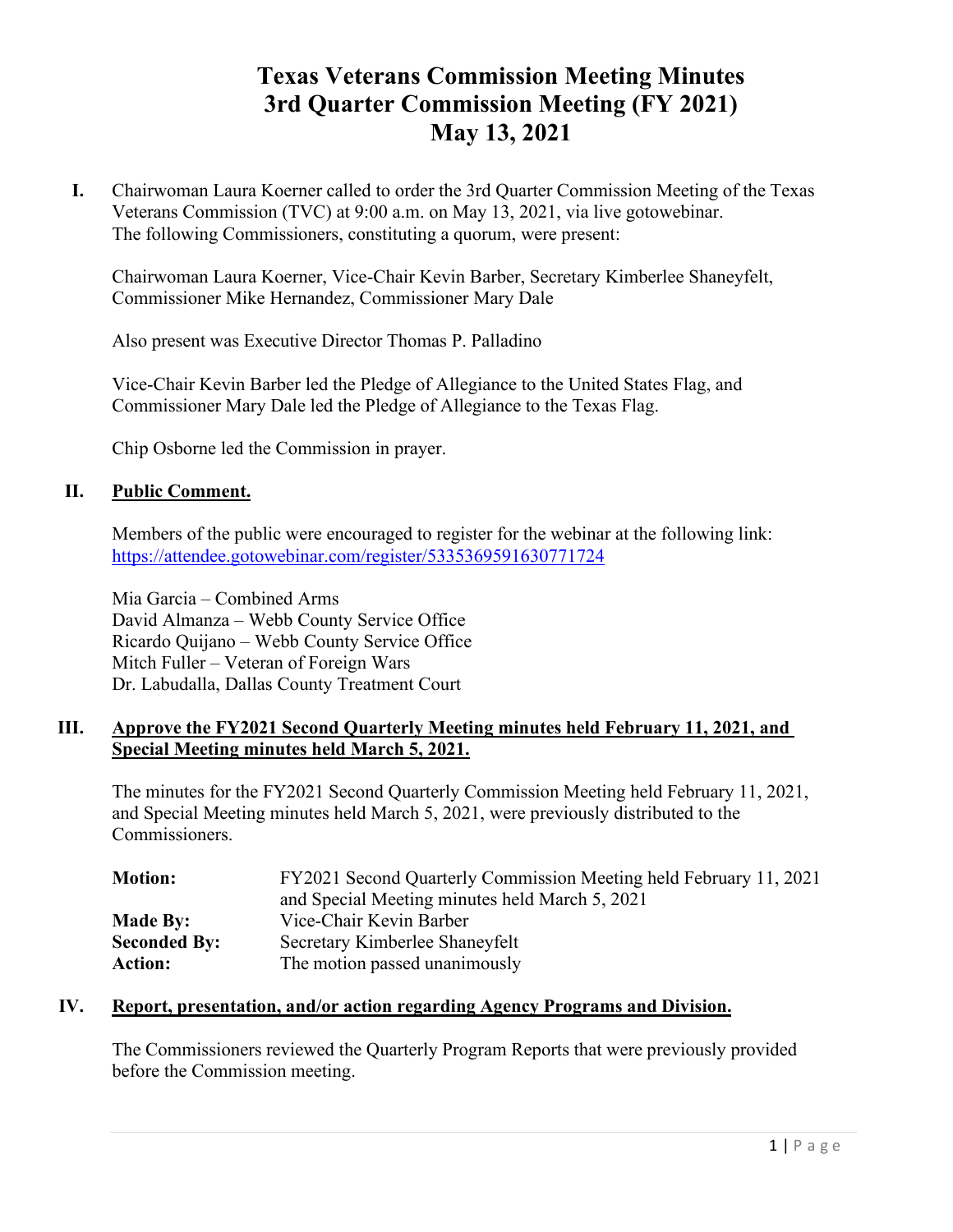**A. Charles Catoe, Division Director of Program Operations**, briefed the Commissioners: "Good morning, Chair Koerner, Commissioners, and Mr. Palladino; for the record, I am Charlie Catoe, the Director of the Program Operations Division. Today I have a quick summary of the four departments within my division."

*Claims Department.* They are working with the Veteran County Service Officers Association of Texas, which has decided they will host their training conference at the end of August. They invited our claims department to provide some certification accreditation training for them as a portion of their event. A small team of TVC instructors will attend their conference and provide that training to our partners from the Veteran County Service Officers Association of Texas. *Veteran Education Department.* In the first quarterly meeting of this year, back in November, I briefed that we were beginning the inaugural cycle for the Veterans Education Excellence Recognition Awards (VEERA). The application window opened in November 2020 and closed in April 2021. We received 16 applications from institutions of higher education from across the state. The award committee is in the process of reviewing those applications.

*Health Care Advocacy Department.* We are preparing for a positive outcome with the legislative session coming up and our exceptional item. Greg will tell you about that a little bit later in the legislative update. I have a good news story that I wanted to share about TVC teamwork and your Health Care Advocates in action. Recently, we had a veteran in distress reach out to our Women Veterans' Program. Dr. Matthews immediately contacted the Health Care Advocacy Department, and they were able to have someone meet that veteran who was distraught in the parking lot of a VA hospital. Working with our VA partners, Health Care Advocacy got the veteran back into the hospital and got the veteran treatment. They resolved the eligibility issues that the veteran was facing so that they could continue to be seen at the VA. I honestly believe that probably could have been a life saved, so my hats off to the TVC team and our partners in the VA. Just a great story all around.

*Veterans Employment Service Department.* April marked the 15th anniversary of Veterans Employment Services, joining the TVC team. The jobs for the Veterans State grant have changed and evolved over the years, but TVC is still the only state that this program is nested within the Veterans Agency. In contrast, the overall number of veterans across the country's labor force has declined 19% from 2013 to 2020. Texas gained in the market share each reporting period and is now the number one for large states with veterans in the labor force totaling 875,000. We're number one, and we're getting our veterans into the labor force and finding them jobs.

**B. Chip Osborne, Division Director of Resource Management**, briefed the Commissioners: *Emergency Management Coordinator.* Tim Shatto has worked so hard, so diligently, with our Texas Department of Emergency Management, and I'm happy to report that the headquarters has now moved to 50% of the staff going back into the offices. We will continue to progress as Tim does his analysis by looking at each county individually. He follows a matrix with the Texas Emergency Management to ensure that once that county turns green, we have staff visiting those offices to ensure they have the proper protective equipment, are sanitized, and the appropriate signage is posted.

*Finance.* In FY2021, we allocated \$438,509 for training travel, and due to COVID-19, we didn't do a lot of that. That money will not go to waste since we have advanced our technology by maintaining specific IT licenses. We have ensured that the staff has been taken care of, primarily through their Performance Evaluations, by offering one-times. We still have dollars available, so Mr. Palladino has given us the authority to start doing in-person training with our partners and staff. We will be looking at doing some training during the last quarter of the fiscal year, beginning in June. Also, for FY22-23, we did get a slight increase of about \$7700, mainly in the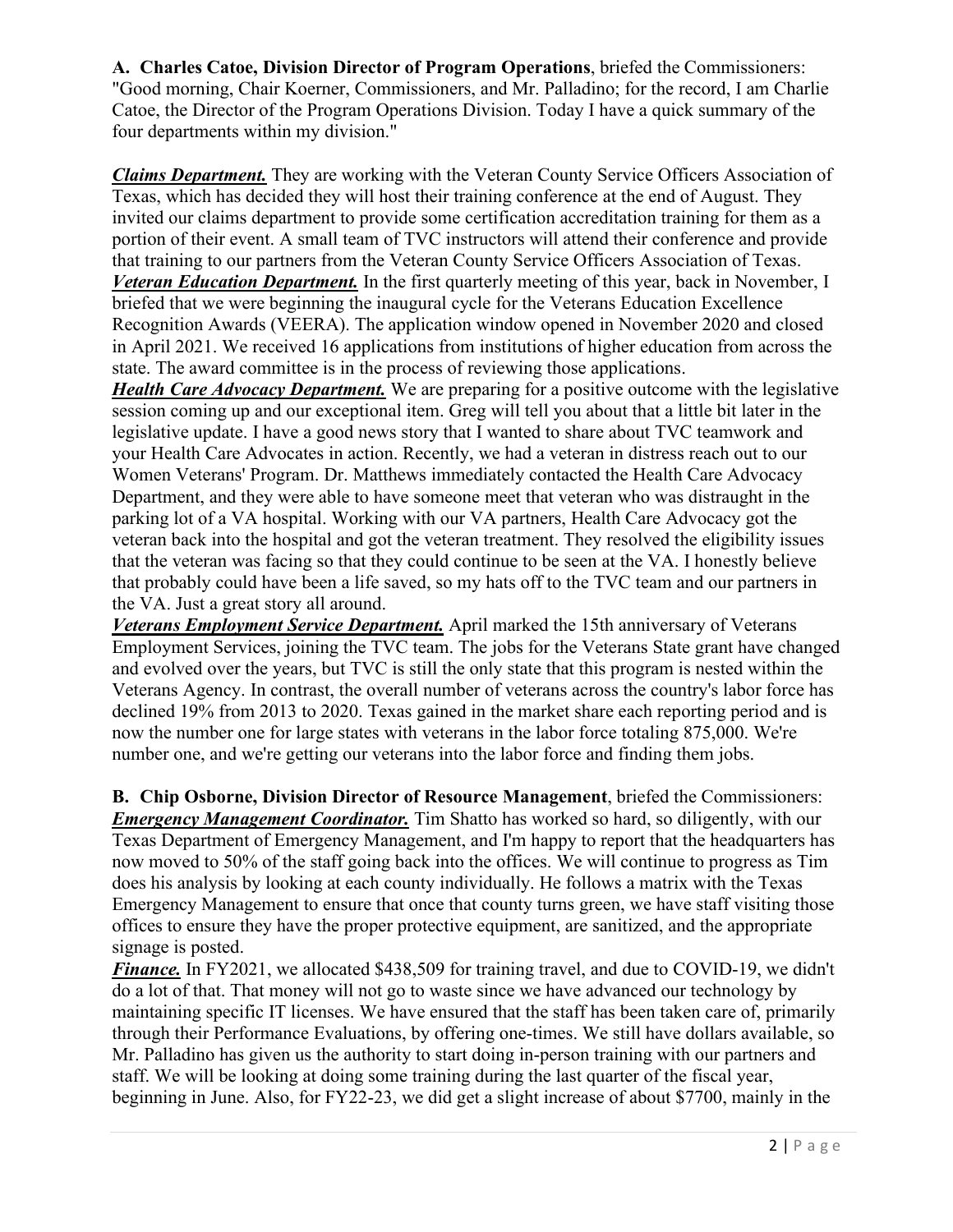VES program. We'll have \$446,200 for travel and will start visiting offices again in person doing the training.

**C. Shawn Deabay, Deputy Executive Director**, briefed the Commission on the following: I want to share a couple of comments regarding our Communications and IT teams before turning it over. As you heard before, Dr. Krystle Matthews will talk about Woman Veteran's Day, and Greg Talamantez will provide a brief on the Legislative update. During the last Legislative Session, TVC was charged to coordinate activities in observance with Military Spouse Appreciation Day, which was May 8. We posted an ad from April 12 to May 8 announcing Military Spouse Appreciation Day, and it presented the opportunity to recognize spouses by sharing photos on a special TVC Facebook post. The ad also provided a link to active-duty resources in Texas. This proved to be very popular and possibly, the post with the single most engagements ever for TVC. By the end of the day, the Military Spouse Appreciation posts received over 9100 engagements, 249 comments, including photos shared, and the advertisement themselves received about 60 more comments thanking military spouses. From the IT Department, we are swiftly moving our security processes to include multifactor authentication.

*Women Veterans Program.* **Dr. Krystle Matthews, Women Veterans Program Manager:** This year, Women Veteran's Day is Saturday, June 12. We plan to partner with Grace After Fire to host a virtual women veterans networking mixer on Friday, June 11, from 10:00 a.m. to 12:00 p.m. We're hosting the event on Friday for maximum participation of women veterans and community partners. The event will honor and recognize women veterans for their military service and connect them to resources and other women veterans. The community partners will join us in breakout rooms to discuss various topics: peer groups, counseling, women veteran resources, National Veteran Resources, Department of Veteran Affairs Women Veterans services, veteran land, home loans, and TVC services. We currently have 116 veterans and veteran supporters registered for the event, and we'll be sending out details when we finalize the agenda.

*Government Relations Program.* **Greg Talamantez, Government Relations Manager:** With 17 days remaining of the 87th Regular Session, and due to the effects of the global pandemic, this session was truly unprecedented and required us to learn new ways of doing business. It's no surprise agency staff stepped up to meet the challenge, and I commend them for the outstanding support provided to the Texas Legislature – both virtually and in person. To date, one bill that directly impacts the agency has passed both the Senate and House. That bill is SB886 - Relating to the provision of citizenship assistance to veterans by the Texas Veterans Commission. This bill directs the agency to assist and help facilitate the naturalization process for veterans and is still pending action from the Office of the Governor. The General Appropriations bill, SB1, is currently on the conference committee. The House and Senate work together to settle the differences between their respective budget proposals to create a single budget. The agency's exceptional item request, which is a request for funds in addition to our baseline budget, is currently pending in conference.

# **V. Quarterly Reports from Veterans County Service Officer Advisory Committee.**

- **A. Earl Newsome, Chair of Veteran Services**, provided a summary of the Advisory activities since their last report to the Commission.
- **B. Spencer Kimball, Chairman VCSO Advisory Committee**, provided a summary of the Advisory Committee's activities since their last report to the Commission.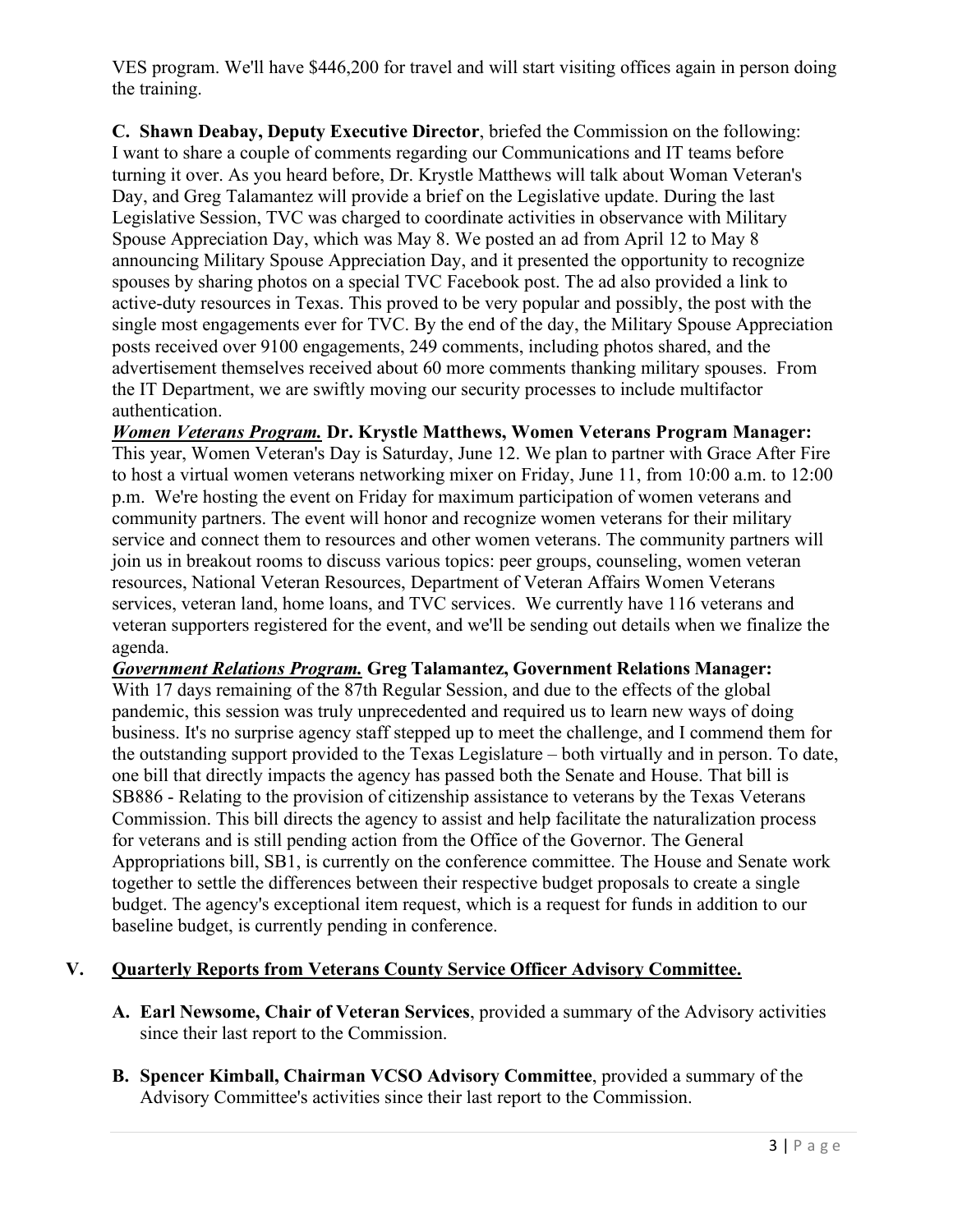# **VI. Report, presentation, and/or action to Adopt Amendments to Administrative Rule 40 TAC §452.2. Advisory Committees.**

**John Goodell, General Counsel,** presented the Commissioners a report regarding Adopt Amendments to Administrative Rule 40 TAC §452.2. Advisory Committees. The Texas Veterans Commission staff seeks Commission approval to adopt rule amendments in 40 TAC, 452.2 regarding the Advisory Committee. The amended rule modifies term limits for the committee chair and vice-chair. Establishes specific duties for the role of the vice-chair and provides term length parameters for all committee members. The new amendments are authorized under the Texas Government Code 434.010, granting the Commission the authority to establish rules that it considers necessary for the effective administration of the agency. The proposed amendments were posted for comment on the March 13, 2021 issue of the Texas Register. No comments were received. Staff recommends the adoption of the rule amendments as posted.

| <b>Motion:</b> | Approve the adoption of amendments to Administrative Rule 40 TAC §452.2. |
|----------------|--------------------------------------------------------------------------|
|                | <b>Advisory Committees.</b>                                              |
|                | <b>Made By:</b> Vice-Chair Kevin Barber                                  |
|                | <b>Seconded By: Secretary Kimberlee Shaneyfelt</b>                       |
| <b>Action:</b> | The motion passed unanimously                                            |

# **VII. Report, presentation, and/or action to Adopt Amendments to Administrative Rule 40 TAC §460. Fund for Veterans' Assistance Program.**

**John Goodell, General Counsel,** presented the Commissioners with a report regarding the Advisory Committee Membership application process. Commission staff seeks Commission approval to adopt rule amendments; 40 TAC, Chapter 460 subchapters 460.3, 460.8, 460.10, and 460.23 regarding the Fund for Veterans' Assistance Program. These new rule amendments eliminate redundant language and modify the objectives of the Fund for Veterans' Assistance grant program and update obsolete references to provide current citations to the Code of Federal Regulations, which gives a government-wide framework for grants management. The new amendments are authorized under the Texas Government Code 434.010, granting the Commission the authority to establish rules that it considers necessary for the effective administration of the agency. The proposed new rules were posted for comment in the Texas Register's March 13, 2021 issue. No comments were received. Staff recommends the adoption of the rules as posted, with no changes pending.

| <b>Motion:</b> | Approve the adoption of amendments to Administrative Rule 40 TAC |
|----------------|------------------------------------------------------------------|
|                | §460. Fund for Veterans' Assistance Program.                     |
|                | <b>Made By:</b> Commissioner Mary Dale                           |
|                | <b>Seconded By: Commissioner Mike Hernandez</b>                  |
| <b>Action:</b> | The motion passed unanimously                                    |
|                |                                                                  |

### **VIII. Report, presentation, and/or action regarding Texas Veterans Commission "Veterans Employment Services" Employer Awards.**

### **Jim Martin, Director of Veteran Employment,** presents the following report.

VES currently has 170 employment services staff located in 91 facilities across Texas. They are helping our veterans daily to obtain suitable employment. We're ready and eager to provide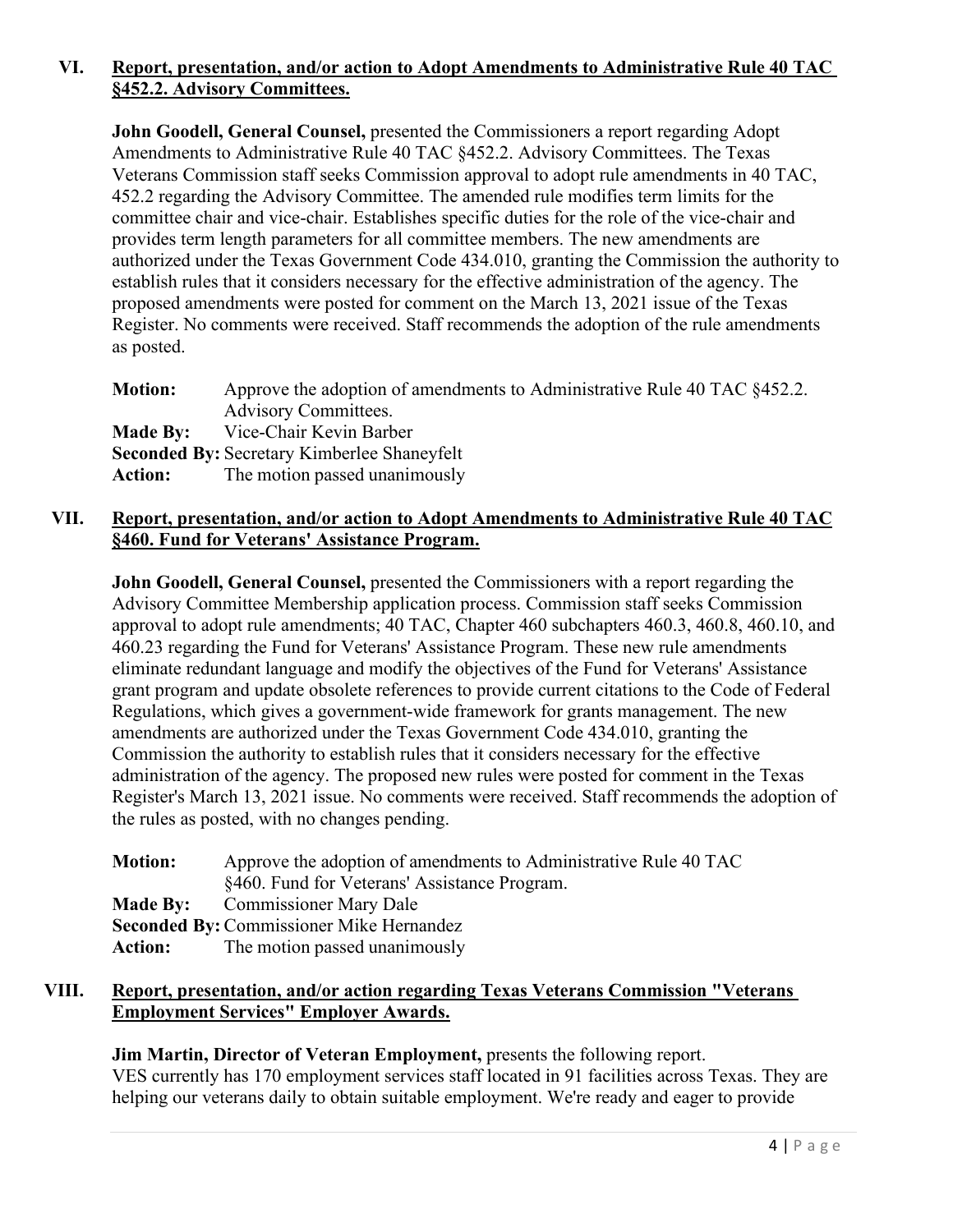employment assistance to the increasing number of veterans calling Texas home. Each year our department conducts an employer outreach award program that recognizes outstanding private and public sector employers who commit to recruiting and hiring veterans. We also recognize the Extra Mile award winner, Individual American Job Center, and Local Workforce Development Board who excelled in supporting veterans and veteran hiring initiatives. This year our TVC Veterans Employment Services staff submitted 56 nominations in nine different categories. All nominations were scored by representatives of five employment districts and our Headquarters staff. For the record, I would like to present the names of the top-scoring nominees and the nominator in each category.

# **Employer of the Year - Small**

Veterans Moving America, LLC, Fort Worth, Texas Nominator: Mark Gentry, VEL, VES North Texas District

# **Employer of the Year - Medium**

Bullock Investigations, Longview, Texas Nominator: Emma Breitbarth, RVCA(CP), VES North Texas District

# **Employer of the Year - Large**

Booz Allen, San Antonio, Texas Nominator: Tracy Griffard, VEL, VES North Texas District

# **Extra Mile Award**

Goodwill Central Texas, Austin, Texas Nominator: Joe Ramirez, VCA, VES HQ

# **Government Entity of the Year Award - Small**

Webb County VSO, Laredo, Texas Nominator: Homero Prado, RVCA (CP), VES South Texas District

# **Government Entity of the Year Award - Medium**

Texas Juvenile Justice Department – Mart Complex, Mart, Texas Nominator: Jerald Gould, VEL, VES Central Texas District

# **Government Entity of the Year Award - Large**

Texas Parks and Wildlife Department, Austin, Texas Nominator: Nelson Touchett, VEL, VES HQ

# **Local Workforce Center of the Year Award**

Marbach American Job Center of Alamo Local Workforce Board Area, San Antonio, Texas Nominator: Todd Arend, VEL, VES South Texas District

# **Workforce Development Board of the Year**

Workforce Solutions of Central Texas, Belton, Texas Nominator: Robert Hetzel, VEL, VES Central Texas District

Requesting you approve these nominees as our TVC award winners for the categories presented.

### **Motion:** Approve the Texas Veterans Commission Veterans Employment Services Employer Awards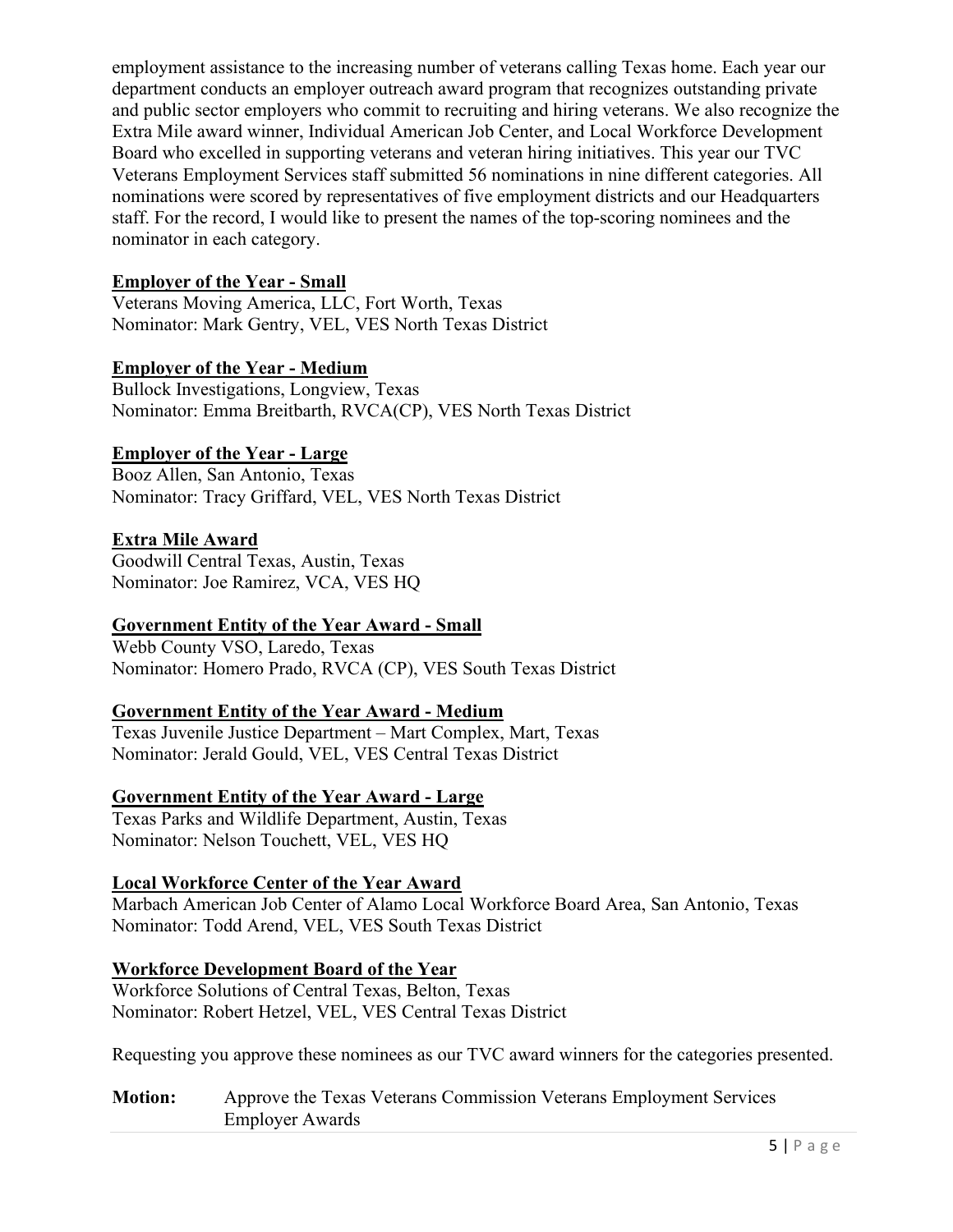| Made by:       | Commissioner Mike Hernandez                        |
|----------------|----------------------------------------------------|
|                | <b>Seconded by: Secretary Kimberlee Shaneyfelt</b> |
| <b>Action:</b> | The motion passed unanimously                      |

# **IX. Report, presentation, and/or action regarding Texas Veterans Commission "Media" Awards.**

# **Elaine Zavala, Director of Communications and Outreach,** provided the report.

The Communications and Outreach Department reviewed and scored 13 Excellence in Media Awards Nominations. Each year the Texas Veterans Commission presents these awards to recognize works in media published or presented during the preceding year that have been exemplary in researching, reporting, writing, and production to foster public understanding on veterans' issues. It is free to submit a nomination. Awards seek to recognize publications and programs that meet one or more of these objectives:

- educate the public about the issues affecting veterans in Texas and their families;
- encourage public support for veterans' programs or inform the public about current veterans' program.

Nominations were opened on February 22, 2021, and closed on April 1, 2021. The department recommends the following nominations in the News, Print, Radio, and Photo categories.

**News:** "Local Veteran Fighting for Benefits for Family After Agent Orange Exposure" by Erika Fernandez, KBTX

**Print:** "Veteran Organizations Discuss Hardships, Resources Amid COVID-19" by Autumn Owens, Weatherford Democrat

**Radio:** "The VA is Relying More on Virtual Appointments, But Some Veterans Say the App Has Problems" by Carson Frame, Texas Public Radio – SATX

**Photojournalism:** "Homecoming" by Lance Winter, San Marcos Daily Record, San Marcos, TX

| <b>Motion:</b> | Approve the Texas Veterans Commission Media Awards |
|----------------|----------------------------------------------------|
|                | <b>Made by:</b> Commissioner Mary Dale             |
|                | <b>Seconded by: Secretary Kimberlee Shaneyfelt</b> |
| <b>Action:</b> | The motion passed unanimously                      |

# **X. Report, presentation, and/or action regarding the Appropriation Year 2021 Second Quarter Operating Statement.**

**Michelle Nall, Chief Financial Officer**, provided an Agency Summary regarding Appropriation Year 2021, 2nd Quarter Operating Statement, and a summary of the programs' financial activities since its last report to the Commission.

# **XI. Report, presentation, and/or action regarding Acceptance of Gifts.**

**Chip Osborne, Division Director of Resource Management,** provided an Agency Summary regarding AppropriationYear 2021, 2nd Quarter Donations. There were no donations received for the second quarter, FY21.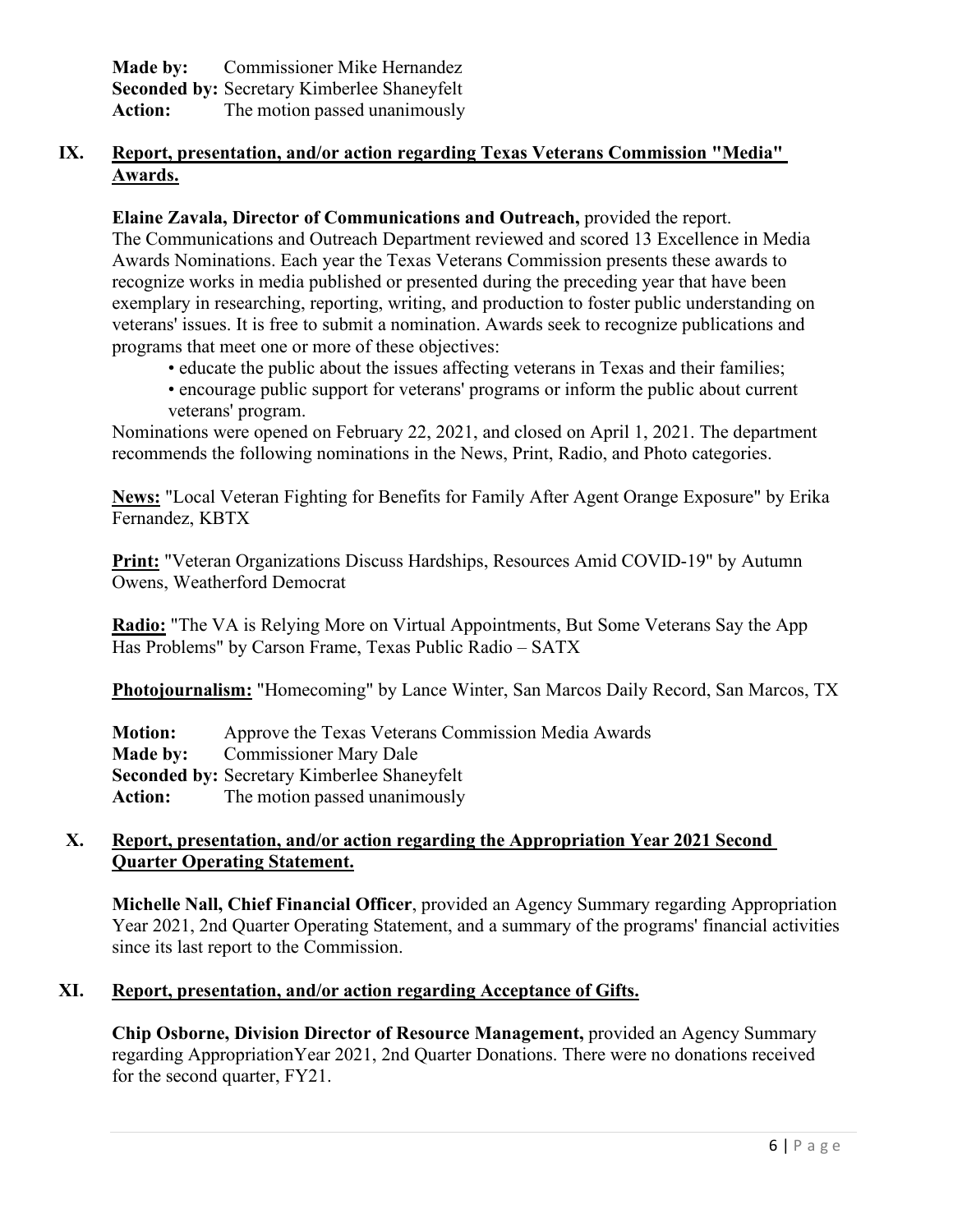# **XII. Report, presentation, and/or action regarding grant renewals criteria for the 2021-2022 grant period.**

Jim Bracken, Director of the Fund for Veterans' Assistance Department, will present the grant renewals for the 2021-2022 grant cycle. The FVA Advisory Committee Chair – Kerry Reyna will present the committee's recommended 2021-2022 grant applications for award.

- A. Veterans County Service Officer;
- B. Veterans Treatment Court;
- C. Housing for Texas Heroes;
- D. Veterans Mental Health; and
- E. General Assistance Grants

#### *Jim Bracken - Veteran County Service Office grant renewals*

FVA has provided the Commission a 2021-2022 FVA Grants e-Binder and an excel document that includes lists of current grantees that met the renewal criteria and lists of 2021-2022 grant applications recommended by the FVA Advisory Committee.

Our presentation will come from the excel document titled "Commissioners Renewal & Award Recs." In the excel document, there are separate worksheets for each of the grant categories we will present today. The Veteran County Service Officer grant renewals and application recommendations are found on the worksheet labeled, "3B. VCSO Renewal & FVAAC Recs". Commissioners are invited to refer to these worksheets during our presentation. At the top of the VCSO worksheet, the Renewal Group lists 4 Veteran County Service Officer grants that met the renewal criteria, totaling \$800,000 in funding. They are:

| Hays County VCSO           | S. | 100,000 |
|----------------------------|----|---------|
| <b>Hidalgo County VCSO</b> | S  | 500,000 |
| Liberty County VCSO        | S  | 50,000  |
| Webb County VCSO           | S  | 150,000 |

Pending your questions, that concludes the presentation for VCSO grant renewals.

| <b>Motion:</b> | Renew the Veteran County Servicer Office grants that met renewal criteria |
|----------------|---------------------------------------------------------------------------|
|                | <b>Made by:</b> Vice-Chair Kevin Barber                                   |
|                | <b>Seconded by: Commissioner Mary Dale</b>                                |
|                | <b>Action:</b> The motion passed unanimously                              |

#### *Kerry Reyna - Veteran County Service Office grant applications*

On March 25, 2021, the Advisory Committee met to discuss and vote on our funding recommendations for 2021-2022 Veteran County Service Office applications listed as the Second Group of Worksheet 3B. Our committee considered and discussed these projects at length to reach a recommendation list that, we think, meets the Commission's priorities as laid out in the RFA. We are recommending four applications for the award, totaling \$1.2 million in funding.

Harris County Community Services Dept (Financial Assistance) \$ 300,000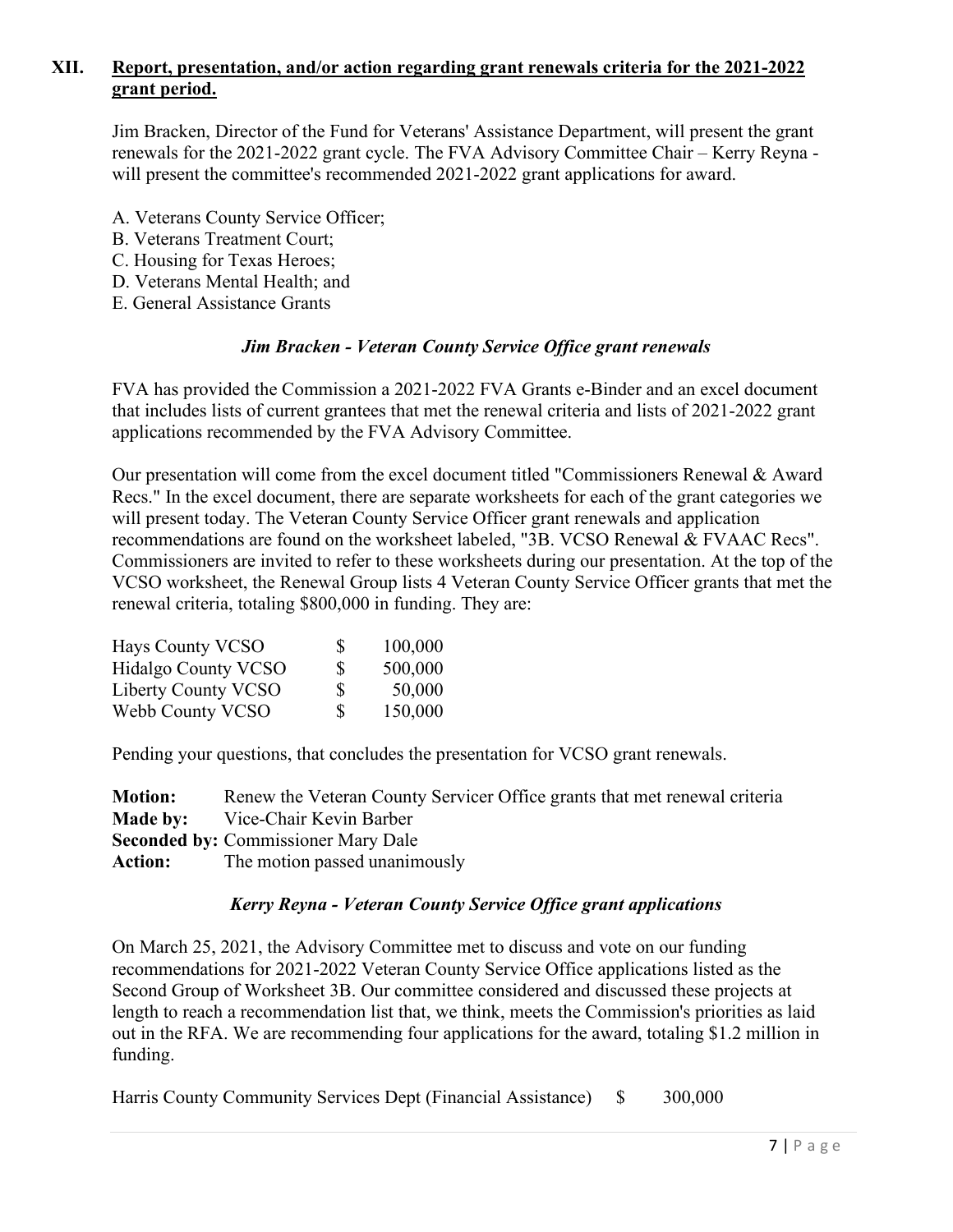| El Paso County VCSO (Financial Assistance) | 300,000 |
|--------------------------------------------|---------|
| Willacy County VCSO (Home Modifications)   | 300,000 |
| Bell County VCSO (Financial Assistance)    | 300,000 |

Pending your questions, that concludes the presentation for recommended VCSO applications.

| <b>Motion:</b> | Approve the 2021-2022 Veteran County Service Officer grants applications that |
|----------------|-------------------------------------------------------------------------------|
|                | were recommended by the FVAAC                                                 |
|                | <b>Made by:</b> Vice-Chair Kevin Barber                                       |
|                | <b>Seconded by: Secretary Kimberlee Shaneyfelt</b>                            |
| <b>Action:</b> | The motion passed unanimously                                                 |

### *Jim Bracken – Veteran Treatment Courts grant renewals*

The Veteran Treatment Court grants listed Renewal Group. 14 of the 18 VTC grants met the renewal criteria, totaling \$3,355,000 dollars in funding. They are:

| Dallas County CSCD<br>D<br>Webb County 406th District Court<br>S<br><b>Nueces County CSCD</b><br>S<br>\$<br>McLennan County<br>Bexar County Misdemeanor VTC<br>S<br><b>Comal County</b><br>\$<br>\$<br>Montgomery County Veterans Treatment Program<br>Brazoria County Veterans Court Program<br>S<br>Collin County<br>S<br>S<br><b>Galveston County</b><br><b>Hays County</b><br>S<br><b>Travis County</b><br>S<br>\$<br><b>Tarrant County</b> | Williamson County | 30,000  |
|-------------------------------------------------------------------------------------------------------------------------------------------------------------------------------------------------------------------------------------------------------------------------------------------------------------------------------------------------------------------------------------------------------------------------------------------------|-------------------|---------|
|                                                                                                                                                                                                                                                                                                                                                                                                                                                 |                   | 500,000 |
|                                                                                                                                                                                                                                                                                                                                                                                                                                                 |                   | 300,000 |
|                                                                                                                                                                                                                                                                                                                                                                                                                                                 |                   | 75,000  |
|                                                                                                                                                                                                                                                                                                                                                                                                                                                 |                   | 150,000 |
|                                                                                                                                                                                                                                                                                                                                                                                                                                                 |                   | 250,000 |
|                                                                                                                                                                                                                                                                                                                                                                                                                                                 |                   | 150,000 |
|                                                                                                                                                                                                                                                                                                                                                                                                                                                 |                   | 200,000 |
|                                                                                                                                                                                                                                                                                                                                                                                                                                                 |                   | 300,000 |
|                                                                                                                                                                                                                                                                                                                                                                                                                                                 |                   | 500,000 |
|                                                                                                                                                                                                                                                                                                                                                                                                                                                 |                   | 250,000 |
|                                                                                                                                                                                                                                                                                                                                                                                                                                                 |                   | 300,000 |
|                                                                                                                                                                                                                                                                                                                                                                                                                                                 |                   | 50,000  |
|                                                                                                                                                                                                                                                                                                                                                                                                                                                 |                   | 300,000 |

Pending your questions, that concludes the presentation for VTC grant renewals.

| <b>Motion:</b> | Renew the Veteran Treatment Court grants that met renewal criteria |
|----------------|--------------------------------------------------------------------|
|                | <b>Made by:</b> Commissioner Mary Dale                             |
|                | <b>Seconded by: Vice-Chair Kevin Barber</b>                        |
|                | <b>Action:</b> The motion passed unanimously                       |

# *Kerry Reyna – Veteran Treatment Courts grant applications*

The Advisory Committee met to discuss and vote on our funding recommendations for 2021- 2022 Veteran Treatment Court applications listed as the Second Group of Worksheet 4B. Our committee considered and discussed these projects at length to reach a recommendation list that, we think, meets the Commission's priorities as laid out in the RFA. We are recommending three applications for award, totaling \$430,000 in funding.

| <b>Bell County VTC</b> | <b>S</b>      | 30,000  |
|------------------------|---------------|---------|
| El Paso County VTC     | S             | 300,000 |
| Guadalupe County VTC   | <sup>\$</sup> | 100,000 |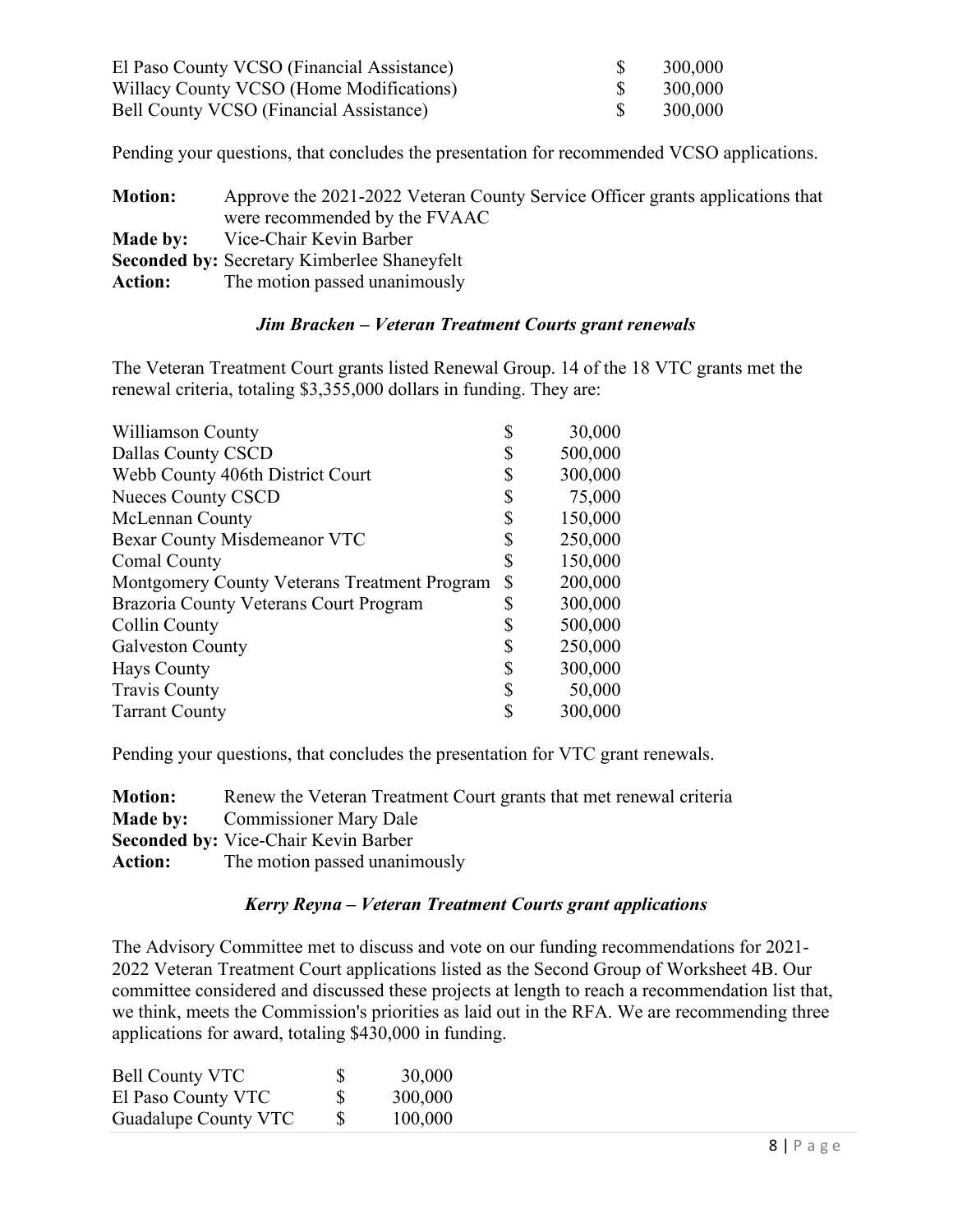Pending your questions, that concludes the presentation for recommended VTC applications.

| <b>Motion:</b> | Approve the 2021-2022 Veteran County Service Office grants applications that |
|----------------|------------------------------------------------------------------------------|
|                | were recommended by the FVAAC                                                |
| Made by:       | Secretary Kimberlee Shaneyfelt                                               |
|                | <b>Seconded by: Commissioner Mary Dale</b>                                   |
| <b>Action:</b> | The motion passed unanimously                                                |

### *Jim Bracken – Housing for Texas Heroes grant renewals*

The Housing for Texas Heroes grants listed in the Renewal Group. 17 of the 21 Housing for Texas Heroes grants met the renewal criteria, totaling \$4.4 million dollars in funding. They are:

| The Salvation Army - Waco                          | 200,000       |
|----------------------------------------------------|---------------|
| <b>Panhandle Community Services</b>                | 300,000       |
| Meals on Wheels Central Texas                      | \$<br>500,000 |
| <b>Operation FINALLY HOME</b>                      | \$<br>250,000 |
| Operation Homefront, Inc.                          | \$<br>100,000 |
| <b>Community Action Corporation of South Texas</b> | 300,000       |
| The Salvation Army - El Paso                       | \$<br>200,000 |
| Northeast Texas Habitat for Humanity               | \$<br>200,000 |
| CLC, Inc.                                          | \$<br>300,000 |
| The Salvation Army - Corpus Christi                | 400,000       |
| Alamo Area Council of Governments                  | \$<br>300,000 |
| The Fort Hood Area Habitat for Humanity            | \$<br>150,000 |
| Families In Crisis, Inc.                           | \$<br>250,000 |
| Rolling Plains Management Corporation              | \$<br>300,000 |
| The Presbyterian Night Shelter of Tarrant County   | \$<br>50,000  |
| Interfaith Action of Central Texas                 | \$<br>300,000 |
| Central Texas Opportunities, Inc.                  | 300,000       |
|                                                    |               |

Pending your questions, that concludes the presentation for H4TH grant renewals.

| <b>Motion:</b> | Renew the Housing for Texas Heroes grants that met renewal criteria |
|----------------|---------------------------------------------------------------------|
|                | <b>Made by:</b> Vice-Chair Kevin Barber                             |
|                | <b>Seconded by: Commissioner Mike Hernandez</b>                     |
|                | <b>Action:</b> The motion passed unanimously                        |

### *Kerry Reyna – Housing for Texas Heroes grant applications*

The Advisory Committee met to discuss and vote on our funding recommendations for 2021- 2022 Housing for Texas Heroes applications listed as the Second Group of Worksheet 5B. Our committee considered and discussed these projects at length to reach a recommendation list that, we think, meets the Commission's priorities as laid out in the RFA. We are recommending four applications for award, totaling \$975,000 in funding.

| Rebuilding Together Houston                 |    | 500,000 |
|---------------------------------------------|----|---------|
| Montgomery County Habitat for Humanity Inc. | -S | 75,000  |
| Meals on Wheels, Inc. of Tarrant County     |    | 200,000 |
| Rebuilding Together Austin                  |    | 200,000 |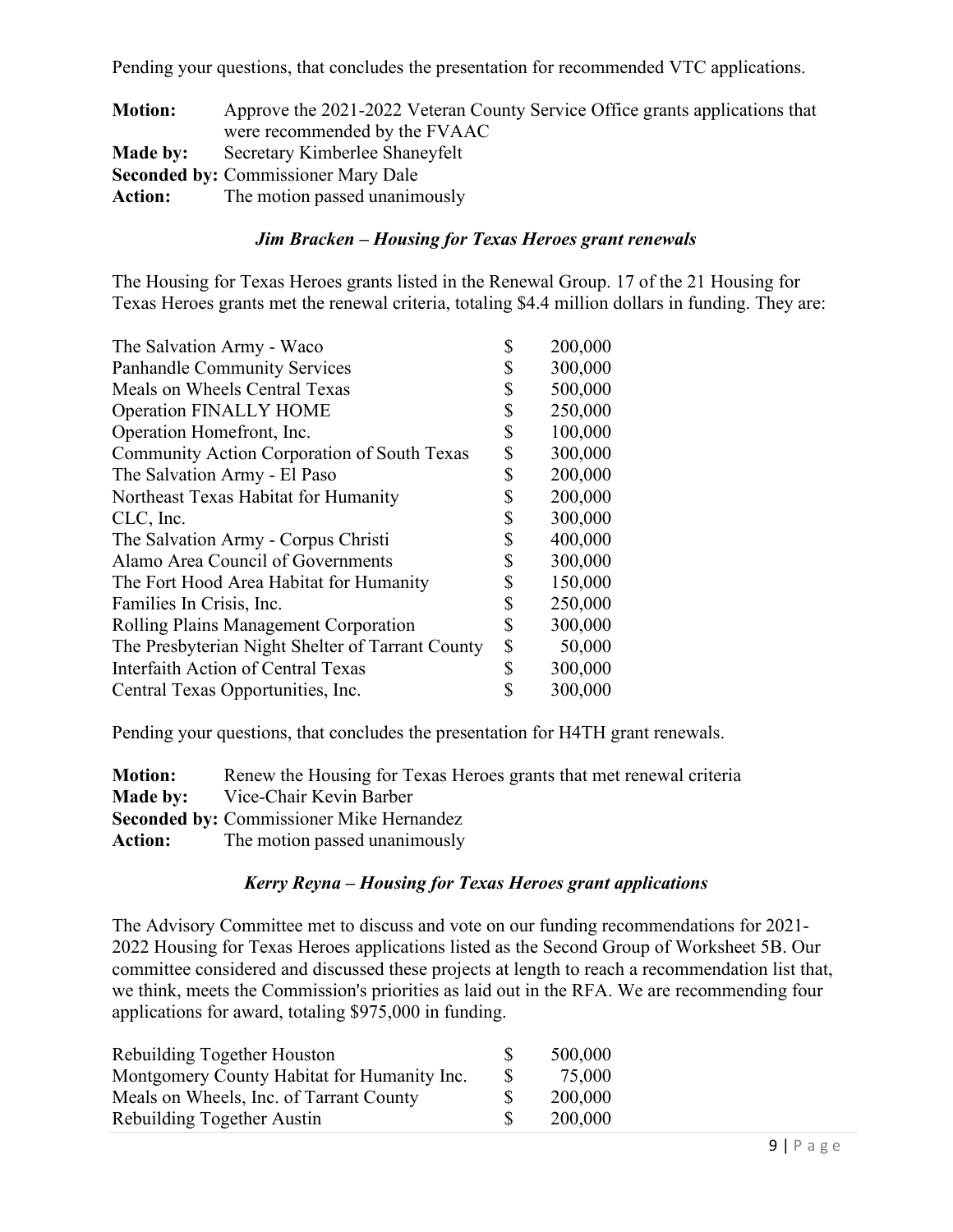That concludes the presentation for recommended Housing 4 Tx Heroes applications. Pending your questions,

| Approve the 2021-2022 Housing for Texas Heroes grants applications that |
|-------------------------------------------------------------------------|
| were recommended by the FVAAC                                           |
| <b>Made by:</b> Chairwoman Laura Koerner                                |
| <b>Seconded by: Commissioner Mary Dale</b>                              |
| <b>Action:</b> The motion passed unanimously                            |
|                                                                         |

### *Jim Bracken – Veterans Mental Health grant renewals*

17 of the 25 Veteran Mental Health grants met the renewal criteria, totaling \$4,270,000 in funding. The Veteran Mental Health grants are listed in the Renewal Group. They are:

| 200,000<br>\$<br>\$<br>100,000<br>\$<br>50,000<br>\$<br>300,000<br>\$<br>500,000<br>West Texas Counseling & Guidance<br>500,000<br>Tropical Texas Behavioral Health<br>\$<br>\$<br>250,000<br>\$<br>20,000<br><b>Armstrong Community Music School</b><br>500,000<br>Samaritan Center for Counseling and Pastoral Care<br>\$<br>250,000<br>\$<br>Collin County<br>\$<br>100,000<br>Rock, Ride on Center for Kids<br>\$<br>100,000<br>Grace After Fire<br>\$<br>200,000<br>\$<br>500,000<br>\$<br>200,000<br>\$<br>400,000 | Marriage Management Consultants         | \$<br>100,000 |
|--------------------------------------------------------------------------------------------------------------------------------------------------------------------------------------------------------------------------------------------------------------------------------------------------------------------------------------------------------------------------------------------------------------------------------------------------------------------------------------------------------------------------|-----------------------------------------|---------------|
|                                                                                                                                                                                                                                                                                                                                                                                                                                                                                                                          | Project Amistad                         |               |
|                                                                                                                                                                                                                                                                                                                                                                                                                                                                                                                          | Center Point Inc.                       |               |
|                                                                                                                                                                                                                                                                                                                                                                                                                                                                                                                          | Caritas of Austin                       |               |
|                                                                                                                                                                                                                                                                                                                                                                                                                                                                                                                          | Easter Seals of Greater Houston, Inc.   |               |
|                                                                                                                                                                                                                                                                                                                                                                                                                                                                                                                          |                                         |               |
|                                                                                                                                                                                                                                                                                                                                                                                                                                                                                                                          |                                         |               |
|                                                                                                                                                                                                                                                                                                                                                                                                                                                                                                                          | <b>HOTRMHMR</b>                         |               |
|                                                                                                                                                                                                                                                                                                                                                                                                                                                                                                                          |                                         |               |
|                                                                                                                                                                                                                                                                                                                                                                                                                                                                                                                          |                                         |               |
|                                                                                                                                                                                                                                                                                                                                                                                                                                                                                                                          |                                         |               |
|                                                                                                                                                                                                                                                                                                                                                                                                                                                                                                                          |                                         |               |
|                                                                                                                                                                                                                                                                                                                                                                                                                                                                                                                          |                                         |               |
|                                                                                                                                                                                                                                                                                                                                                                                                                                                                                                                          | Refuge Services, Inc.                   |               |
|                                                                                                                                                                                                                                                                                                                                                                                                                                                                                                                          | Family Endeavors Inc. dba Endeavors     |               |
|                                                                                                                                                                                                                                                                                                                                                                                                                                                                                                                          | <b>Volunteers of America Texas</b>      |               |
|                                                                                                                                                                                                                                                                                                                                                                                                                                                                                                                          | Baylor Scott & White Research Institute |               |

Pending your questions, that concludes the presentation for VMH grant renewals.

| <b>Motion:</b> | Renew the Veteran Mental Health grants that met renewal criteria |
|----------------|------------------------------------------------------------------|
|                | <b>Made by:</b> Vice-Chair Kevin Barber                          |
|                | <b>Seconded by: Secretary Kimberlee Shaneyfelt</b>               |
|                | <b>Action:</b> The motion passed unanimously                     |

### *Kerry Reyna – Veteran Mental Health grant applications*

The Advisory Committee met to discuss and vote on our funding recommendations for 2021- 2022 Veteran Mental Health applications listed as the Second Group of Worksheet 6B. Our committee considered and discussed these projects at length to reach a recommendation list that, we think, meets the Commission's priorities as laid out in the RFA.

We are recommending nine applications for award, totaling \$1.9 million in funding.

| Pecan Valley MHMR Region |  | 300,000 |
|--------------------------|--|---------|
|--------------------------|--|---------|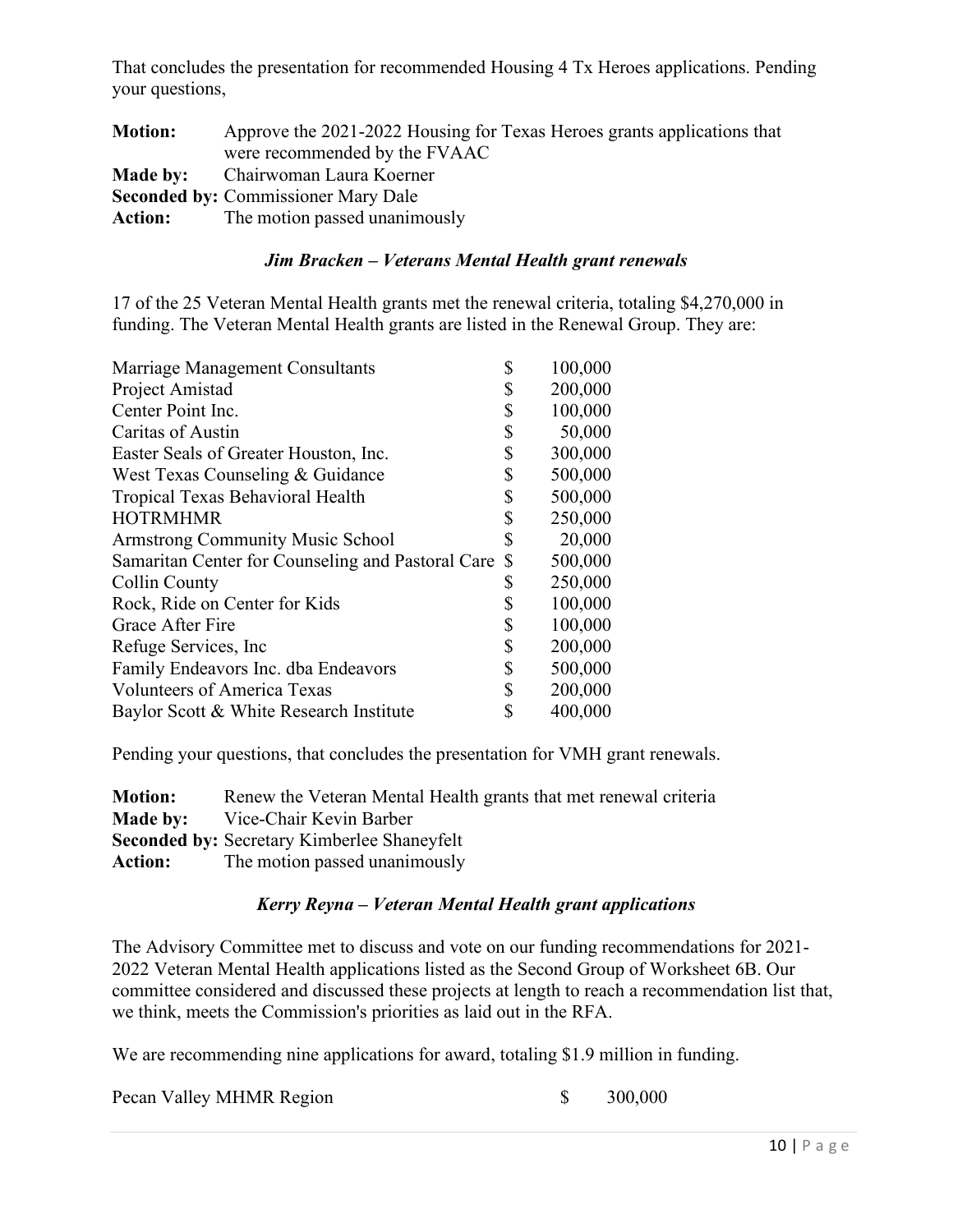| Cath Charities of the Archdiocese of Galveston-Houston | 300,000       |
|--------------------------------------------------------|---------------|
| ANEWENTRY, Inc.                                        | \$<br>150,000 |
| Equest                                                 | \$<br>100,000 |
| <b>Emergence Health Network</b>                        | \$<br>300,000 |
| Jake E's Riding Round Up                               | \$<br>75,000  |
| United States Veterans Initiative (U.S.VETS)           | \$<br>300,000 |
| $22$ Kill                                              | \$<br>300,000 |
| Rise Recovery                                          | \$<br>75,000  |
|                                                        |               |

Pending your questions, that concludes the presentation for recommended VMH applications.

| <b>Motion:</b> | Approve the 2021-2022 Veteran Mental Health grants applications that |
|----------------|----------------------------------------------------------------------|
|                | were recommended by the FVAAC                                        |
| Made by:       | Secretary Kimberlee Shaneyfelt                                       |
|                | <b>Seconded by: Commissioner Mike Hernandez</b>                      |
| <b>Action:</b> | The motion passed unanimously                                        |

# *Jim Bracken – General Assistance grant renewals*

The General Assistance grants are listed in the Renewal Group. 29 of the 37 General Assistance grants met the renewal criteria, totaling \$6,420,000 in funding. They are:

| Family Endeavors Inc. dba Endeavors                   | \$<br>300,000 |
|-------------------------------------------------------|---------------|
| Meals on Wheels, Inc. of Tarrant County               | \$<br>300,000 |
| Community Partnership for the Homeless, Inc.          | \$<br>150,000 |
| <b>Volunteers of America Texas</b>                    | \$<br>200,000 |
| Goodwill Central Texas                                | \$<br>300,000 |
| Tropical Texas Behavioral Health                      | \$<br>300,000 |
| Houston Area Urban League                             | \$<br>300,000 |
| <b>Catholic Charities of Central Texas</b>            | \$<br>300,000 |
| <b>Foundation Communities Inc</b>                     | \$<br>200,000 |
| United Way of Denton County                           | \$<br>300,000 |
| <b>Katy Christian Ministries</b>                      | \$<br>150,000 |
| Grace After Fire                                      | \$<br>150,000 |
| Meals on Wheels Montgomery County                     | \$<br>300,000 |
| Caritas of Austin                                     | \$<br>75,000  |
| Center Point Inc.                                     | \$<br>300,000 |
| Project MEND                                          | \$<br>300,000 |
| Project Amistad                                       | \$<br>300,000 |
| Veterans Center of North Texas                        | \$<br>100,000 |
| Communities in Schools of Greater Central Texas, Inc. | \$<br>300,000 |
| San Antonio Metropolitan Ministry (SAMMinistries)     | \$<br>300,000 |
| Willacy County Veterans Service Office                | \$<br>100,000 |
| Alamo Area Council of Governments                     | \$<br>300,000 |
| <b>Burnet County</b>                                  | \$<br>75,000  |
| Bring Everyone in The Zone, Inc.                      | \$<br>150,000 |
| Fort Bend County                                      | \$<br>250,000 |
| The Salvation Army - Grayson County                   | \$<br>100,000 |
| SPAN, Inc.                                            | \$<br>20,000  |
|                                                       |               |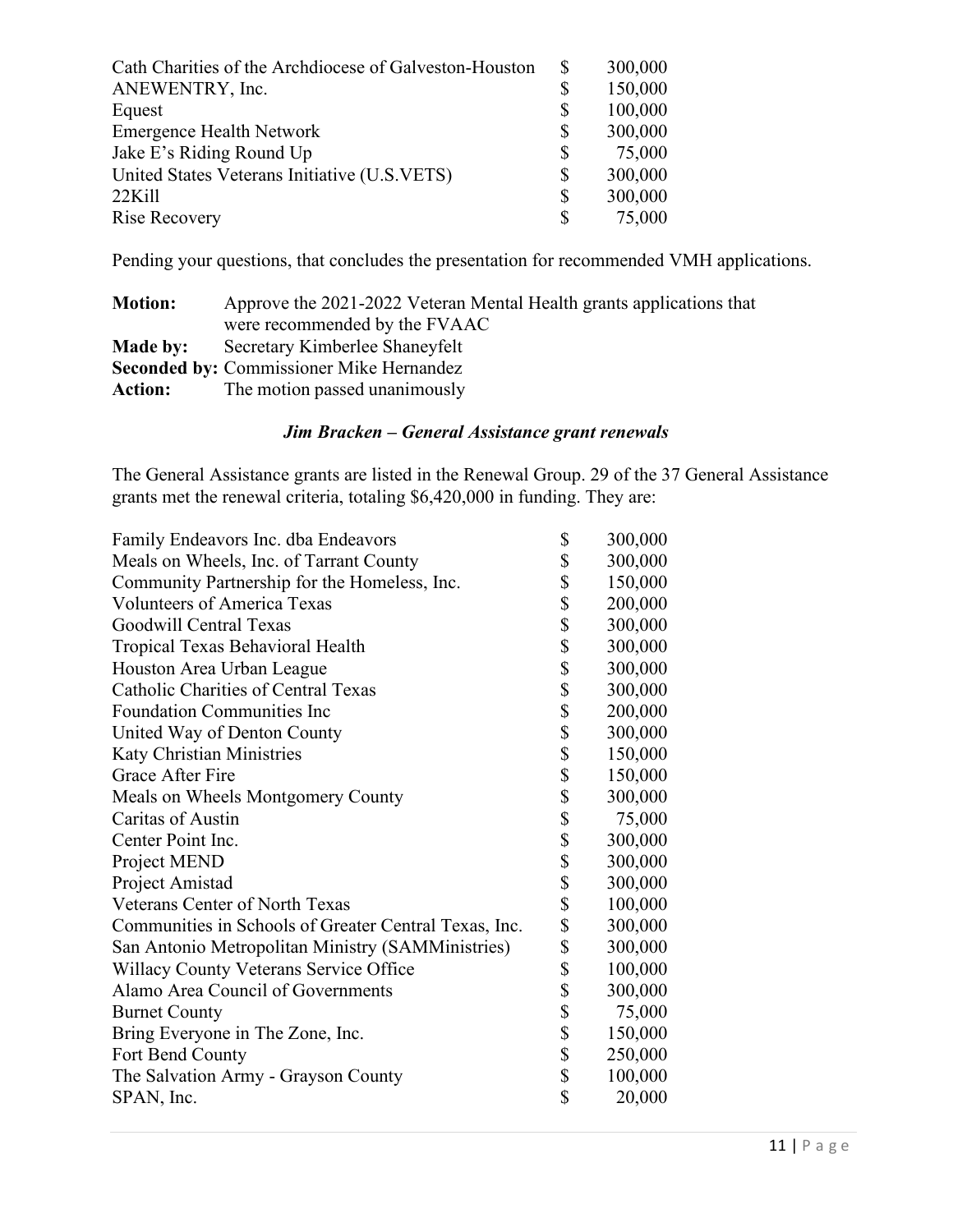| Community Services of Northeast Texas, Inc. | 300,000 |
|---------------------------------------------|---------|
| Caritas of Waco                             | 200,000 |

Pending your questions, that concludes the presentation for GA grant renewals.

| <b>Motion:</b> | Renew the General Assistance grants that met renewal criteria |
|----------------|---------------------------------------------------------------|
|                | <b>Made by:</b> Commissioner Mary Dale                        |
|                | <b>Seconded by: Chairwoman Laura Koerner</b>                  |
|                | <b>Action:</b> The motion passed unanimously                  |

### *Kerry Reyna – General Assistance grant applications*

The Advisory Committee met to discuss and vote on our funding recommendations for 2021- 2022 General Assistance applications listed as the Second Group of Worksheet 7B. Our committee considered and discussed these projects at length to reach a recommendation list that, we think, meets the Commission's priorities as laid out in the RFA.

We are recommending 27 applications for award, totaling \$6,330,000 in funding.

| Ft Bend Seniors Meals on Wheels & Much Much More             | \$<br>200,000 |
|--------------------------------------------------------------|---------------|
| Citizens Development Center dba Achieve                      | \$<br>200,000 |
| ANEWENTRY, Inc.                                              | \$<br>150,000 |
| Hidalgo County Community Service Agency                      | \$<br>300,000 |
| <b>Texas National Guard Family Support Foundation</b>        | \$<br>200,000 |
| Family Service Center of Houston and Harris County           | \$<br>300,000 |
| Rolling Plains Management Corporation                        | \$<br>300,000 |
| YWCA El Paso del Norte Region                                | \$<br>300,000 |
| <b>Texas VFW Foundation</b>                                  | \$<br>500,000 |
| City of Fort Worth                                           | \$<br>300,000 |
| Goodwill Industries of South Texas, Inc.                     | \$<br>100,000 |
| Goodwill Industries of Fort Worth                            | \$<br>300,000 |
| Ark-Tex COG                                                  | \$<br>5,000   |
| Northwest Assistance Ministries                              | \$<br>300,000 |
| NPower Inc.                                                  | \$<br>300,000 |
| <b>East Texas Council of Governments</b>                     | \$<br>150,000 |
| Hale County Meals on Wheels                                  | \$<br>75,000  |
| Lone Star Legal Aid                                          | \$<br>300,000 |
| CLC, Inc.                                                    | \$<br>500,000 |
| Big Brothers Big Sisters Lone Star                           | \$<br>100,000 |
| Texas Rio Grande Legal Aid, Inc.                             | \$<br>150,000 |
| Catholic Charities of the Archdiocese of Galveston-Houston\$ | 300,000       |
| Sabine Valley Regional MHMR Center                           | \$<br>150,000 |
| <b>Skill Point Alliance</b>                                  | \$<br>50,000  |
| Family Service Association of San Antonio, Inc.              | \$<br>200,000 |
| Pecan Valley MHMR Region                                     | \$<br>300,000 |
| Central Texas Opportunities, Inc.                            | \$<br>300,000 |

Pending your questions, that concludes the presentation for recommended General Assistance applications.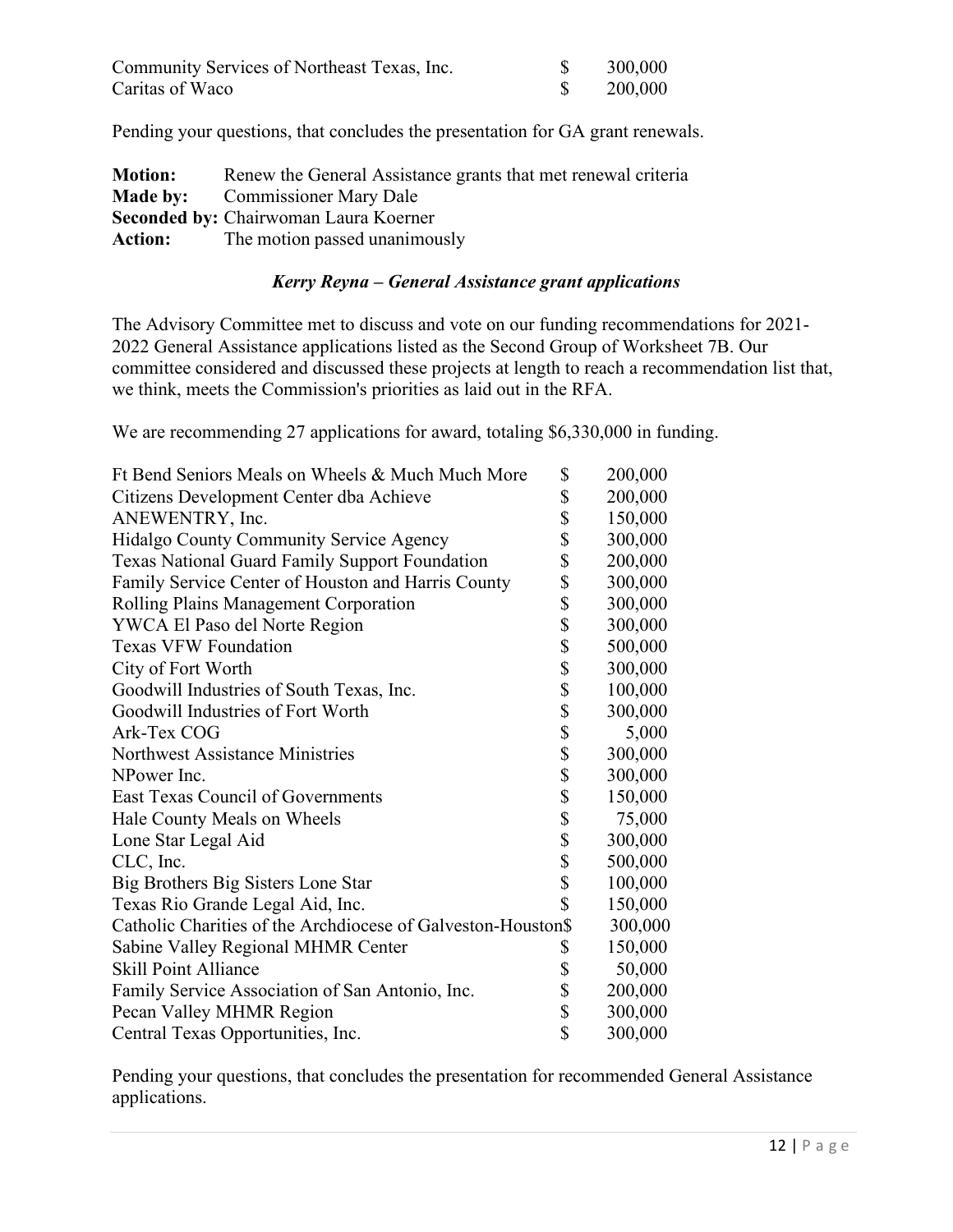| <b>Motion:</b> | Approve the 2021-2022 General Assistance grants applications that |  |  |  |
|----------------|-------------------------------------------------------------------|--|--|--|
|                | were recommended by the FVAAC                                     |  |  |  |
| Made by:       | Secretary Kimberlee Shaneyfelt                                    |  |  |  |
|                | <b>Seconded by: Commissioner Mary Dale</b>                        |  |  |  |
| <b>Action:</b> | The motion passed unanimously                                     |  |  |  |

### *Chairwoman Koerner*

"At this time, I would like the Commissioners to go back through each grant program and consider funding additional organizations for renewal or other grant applications as we have remaining funds to apply towards the TVC grant programs."

"In order for us to consider renewing grant organizations that did not meet the approved renewal eligibility criteria, which is 40 percent of both their performance measures, the commission will need to waive the provision in the 2021-2022 Request for Application that states, "To be eligible for such consideration, grantees must meet both performance and expenditure benchmarks."

**Motion:** Waive the renewal criteria listed in the 2021-2022 FVA Request for Application **Made by:** Vice-Chair Kevin Barber **Seconded by:** Commissioner Mike Hernandez **Action:** The motion passed unanimously

### *Kerry Reyna – Grant Applications not recommended by the FVA Advisory Committee*

"Chairwoman Koerner, Commissioners, there was one application which was non-recommended by the FVA Advisory Committee."

Cameron County \$ 300,000 Supportive Services

Subject to your questions, that concludes my presentation.

*Jim Bracken was brought in to elaborate on criteria that were not met on the application.*

| <b>Motion:</b> | Approve \$200,00 for 2021-2022 VCSO grant application that was not |
|----------------|--------------------------------------------------------------------|
|                | recommended by the FVAAC                                           |
|                | <b>Made by:</b> Vice-Chair Kevin Barber                            |
|                | <b>Seconded by: Commissioner Mike Hernandez</b>                    |
| <b>Action:</b> | The motion passed unanimously                                      |

### *Jim Bracken – Veteran Treatment Court grants that did not meet the renewal criteria*

"Chairwoman Koerner, Commissioners, there were four (4) Veteran Treatment Court grants that did not meet the renewal criteria."

| Bexar County Commissioners Court - Felony VTC            |  | 150,000 |
|----------------------------------------------------------|--|---------|
| Nueces County (Must combine with Nueces County CSCD)     |  | 300,000 |
| <b>Hidalgo County CSCD</b>                               |  | 100,000 |
| City of Dallas                                           |  | 100,000 |
| Pending your questions, that concludes the presentation. |  |         |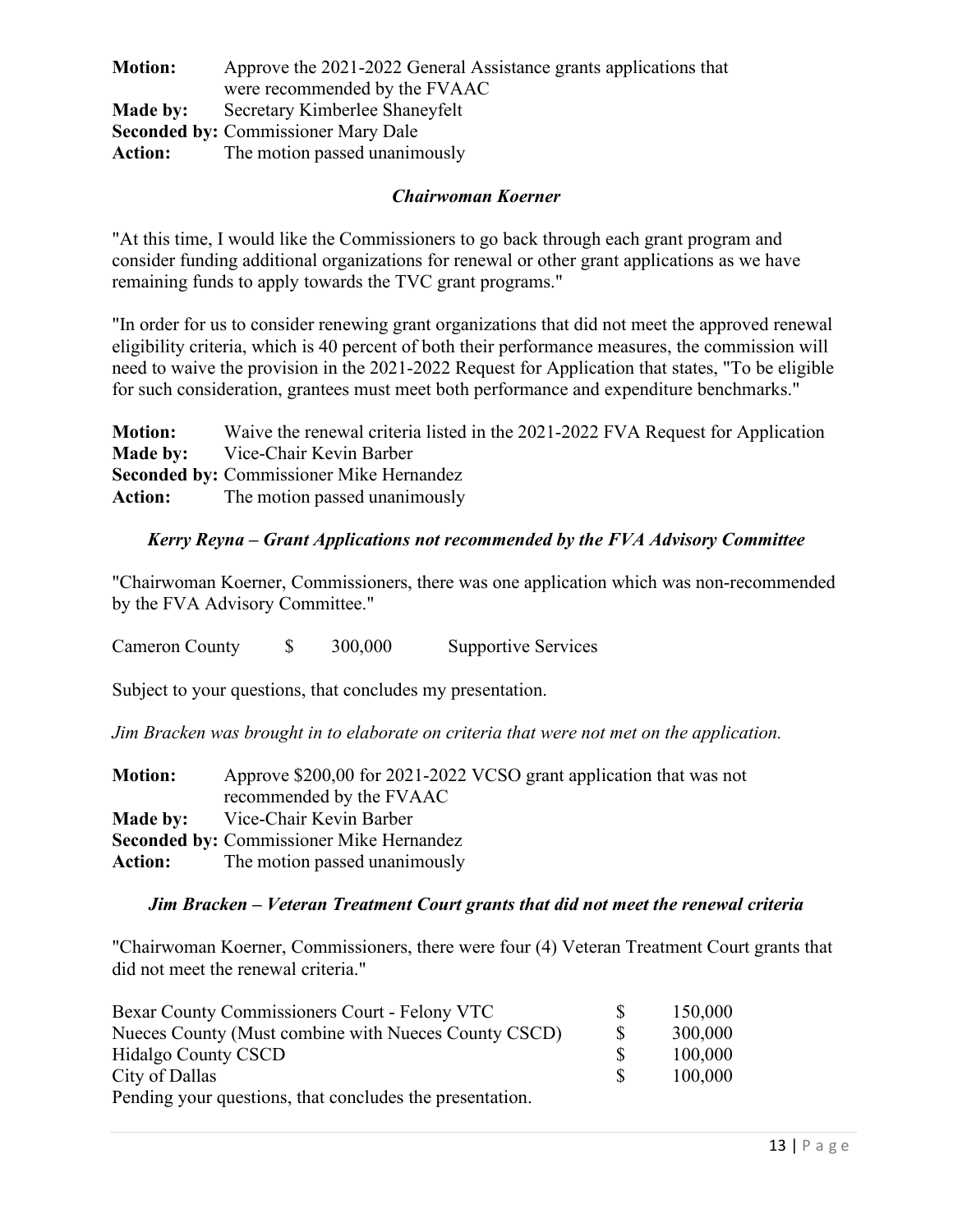| <b>Motion:</b> | Fund all 4 of those nonrenewal eligible at 50% of their originally requested<br>funding amount. Bexar Co \$75,000, Nueces Co \$150,000, Hidalgo Co \$50,000<br>and City of Dallas \$50,000 |
|----------------|--------------------------------------------------------------------------------------------------------------------------------------------------------------------------------------------|
| Made by:       | Secretary Kimberlee Shaneyfelt                                                                                                                                                             |
|                | <b>Seconded by: Vice-Chair Kevin Barber</b>                                                                                                                                                |
| <b>Action:</b> | The motion passed unanimously                                                                                                                                                              |

# *Jim Bracken – Housing for Texas Heroes grants that did not meet the renewal criteria*

"There were four (4) Housing for Texas Heroes grants that did not meet the renewal criteria. All four are Home Modification grants."

| Habitat for Humanity of Greater Garland, Inc. | 250,000 |
|-----------------------------------------------|---------|
| City of Laredo (has 3 grants seeking renewal) | 250,000 |
| Habitat for Humanity of Smith County          | 250,000 |
| Community Partnership for the Homeless, Inc.  | 250,000 |

Pending your questions, that concludes the presentation.

| <b>Motion:</b>  | Fully fund Habitat for Humanity of greater Garland for \$250,000 and City of |
|-----------------|------------------------------------------------------------------------------|
|                 | Laredo for \$250,000                                                         |
| <b>Made by:</b> | Vice-Chair Kevin Barber                                                      |
|                 | <b>Seconded by: Secretary Kimberlee Shaneyfelt</b>                           |
| <b>Action:</b>  | The motion passed unanimously                                                |
|                 |                                                                              |
| <b>Motion:</b>  | Fund Habitat for Humanity of Smith County for \$150,000                      |
| <b>Made by:</b> | Secretary Kimberlee Shaneyfelt                                               |
|                 | <b>Seconded by: Vice-Chair Kevin Barber</b>                                  |
| <b>Action:</b>  | The motion passed unanimously                                                |

### *Jim Bracken – Veteran Mental Health grants that did not meet the renewal criteria*

"Chairwoman Koerner, Commissioners, there were eight (8) Veteran Mental Health grants that did not meet the renewal criteria."

| Sabine Valley Regional MHMR Center | \$ | 150,000 | Peer Delivered Svcs |
|------------------------------------|----|---------|---------------------|
| Cenikor Foundation                 | \$ | 200,000 | Clinical            |
| the Montrose Center                | \$ | 100,000 | Clinical            |
| <b>YWCA Greater Austin</b>         | S  | 30,000  | Clinical            |
| Dallas County CSCD                 | \$ | 150,000 | Clinical            |
| City of Laredo                     | S  | 150,000 | Clinical            |
| Santa Maria Hostel, Inc.           | \$ | 200,000 | Clinical            |
| Houston Methodist Hospital         | \$ | 500,000 | Clinical            |

Pending your questions, that concludes the presentation.

| <b>Motion:</b> | Fully fund Sabine Valley Regional for \$150,000 and Cenikor Foundation |
|----------------|------------------------------------------------------------------------|
|                | for $$200,000$                                                         |
| Made by:       | Vice-Chair Kevin Barber                                                |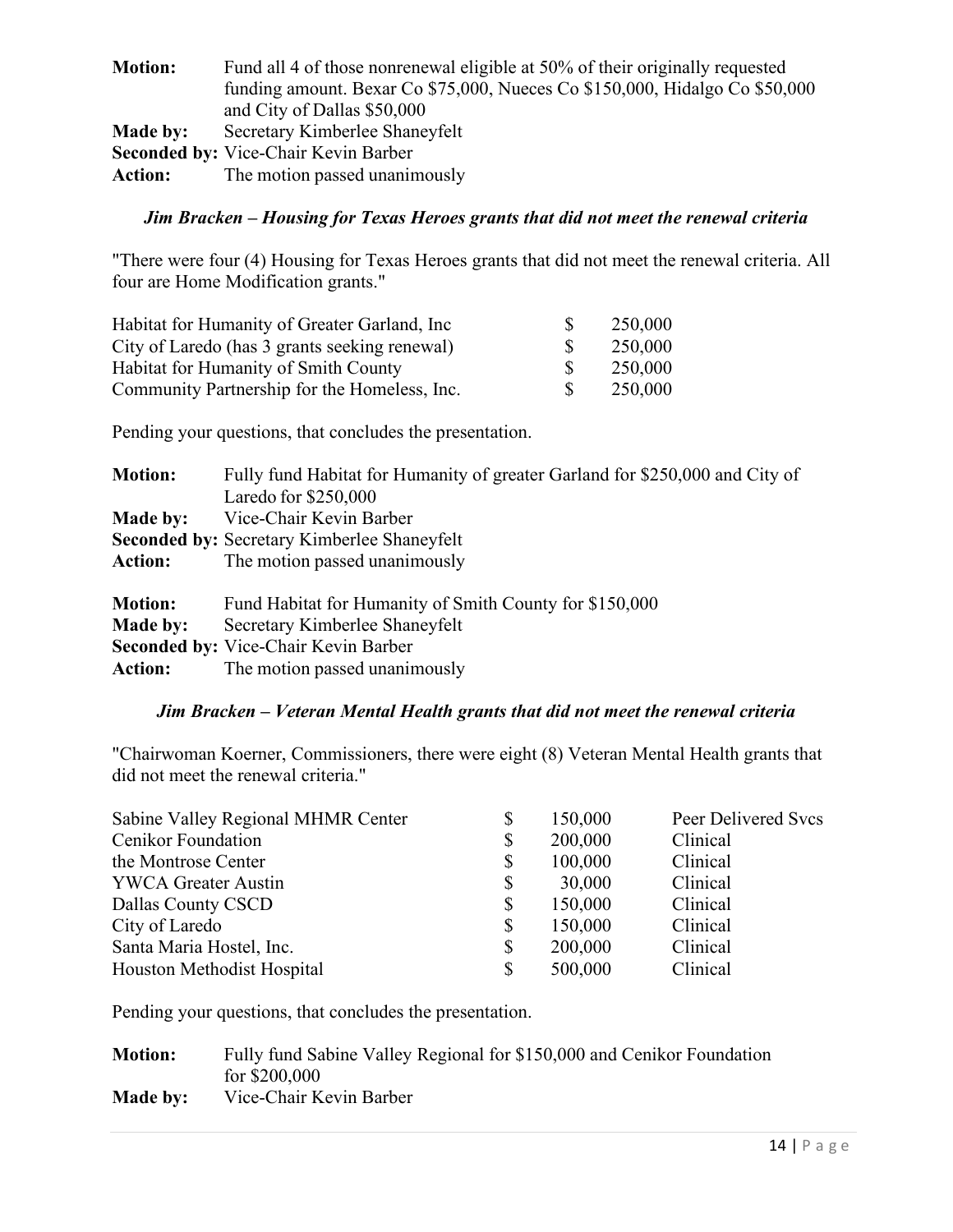|                | <b>Seconded by: Secretary Kimberlee Shaneyfelt</b>       |
|----------------|----------------------------------------------------------|
| <b>Action:</b> | The motion passed unanimously                            |
| <b>Motion:</b> | Fund Santa Maria Hostel, Inc. for \$100,000              |
| Made by:       | Vice-Chair Kevin Barber                                  |
|                | <b>Seconded by: Chair Laura Koerner</b>                  |
| <b>Action:</b> | The motion passed unanimously                            |
| <b>Motion:</b> | Fund Dallas County CSCD for \$100,000                    |
| Made by:       | Secretary Kimberlee Shaneyfelt                           |
|                | <b>Seconded by: Vice-Chair Kevin Barber</b>              |
| <b>Action:</b> | The motion passed four yays, one nay (Commissioner Dale) |

# *Kerry Reyna – Veteran Mental Health not recommended by the FVA Advisory Committee*

"There were three (3) Veteran Mental Health applications non-recommended by the FVA Advisory Committee."

| The Council on Recovery        | 300,000 | Clinical            |
|--------------------------------|---------|---------------------|
| Veterans Freedom Retreat, Inc. | 150,000 | Peer Delivered Svcs |
| Harris County Sheriff's Office | 150,000 | Peer Delivered Svcs |

### *No motion was made.*

### *Jim Bracken – General Assistant grants that did not meet the renewal criteria*

"Chairwoman Koerner, Commissioners, there were eight (8) General Assistance grants that did not meet the renewal criteria."

| Interfaith Ministries for Greater Houston     | 250,000      | Supportive Svcs             |
|-----------------------------------------------|--------------|-----------------------------|
| Community Council of South-Central Texas      | 300,000      | <b>Financial Assistance</b> |
| Val Verde County VCSO (renew as VCSO)         | 75,000       | <b>Transportation Svcs</b>  |
| Hope For The Warriors                         | 250,000      | <b>Financial Assistance</b> |
| City of Laredo (has 3 grants seeking renewal) | 50,000       | <b>Financial Assistance</b> |
| Big Brothers Big Sisters of South Texas       | \$<br>75,000 | <b>Family Services</b>      |
| Texas A&M Research Foundation                 | 75,000       | Pro Bono Legal Svcs         |
| <b>Nueces County</b>                          | 150,000      | <b>Financial Assistance</b> |

Pending your questions, that concludes the presentation.

| <b>Motion:</b> | Fund Interfaith Ministries for Greater Houston for \$250,000, Community Council |
|----------------|---------------------------------------------------------------------------------|
|                | of South-Central Texas for \$150,000 and Val Verde County VCSO for \$75,000     |
| Made by:       | Vice-Chair Kevin Barber                                                         |
|                | <b>Seconded by: Commissioner Mary Dale</b>                                      |
| <b>Action:</b> | The motion passed unanimously                                                   |

### *Kerry Reyna – General Assistance not recommended by the FVA Advisory Committee*

"There were thirteen (13) General Assistance applications which were non-recommended by the FVA Advisory Committee."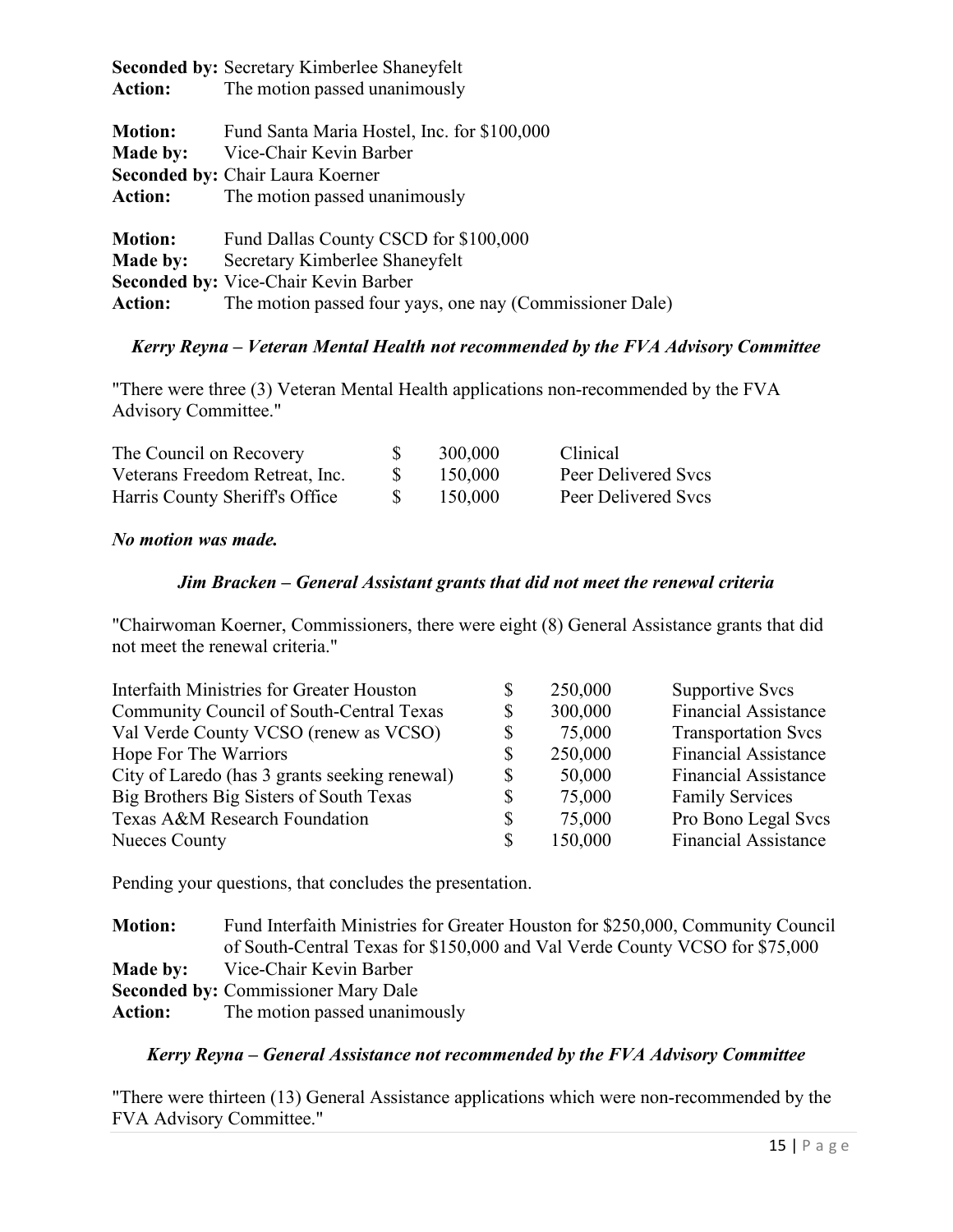| <b>Family Eldercare</b>                           | 200,000 | <b>Homeless Veterans</b>    |
|---------------------------------------------------|---------|-----------------------------|
| South East Texas Regional Planning Comm           | 300,000 | <b>Financial Assistance</b> |
| East Texas Veterans Community Council             | 150,000 | <b>Referral Services</b>    |
| Concho Valley Ctr for Human Advancement           | 300,000 | <b>Financial Assistance</b> |
| Metroplex Military Charitable Trust               | 100,000 | Pro Bono Legal Svcs         |
| The Council on Recovery                           | 250,000 | <b>Supportive Services</b>  |
| <b>Combined Arms</b>                              | 200,000 | <b>Referral Services</b>    |
| Worklife Ministry Inc. dba Worklife Institute     | 200,000 | <b>Employment Support</b>   |
| United States Veterans Initiative                 | 250,000 | <b>Homeless Veterans</b>    |
| <b>Comfort Crew for Military Kids</b>             | 100,000 | <b>Supportive Services</b>  |
| U.G.M. of Dallas                                  | 200,000 | <b>Homeless Veterans</b>    |
| Operation Blue Shield, Inc. One Community USA \$  | 112,614 | <b>Employment Support</b>   |
| Council on Alcohol & Drug Abuse - Coastal Bend \$ | 300,000 | <b>Supportive Services</b>  |
|                                                   |         |                             |

Subject to your questions, that concludes my presentation.

| Fund Concho Valley Ctr for Human Advancement for \$300,000 |
|------------------------------------------------------------|
| Secretary Kimberlee Shaneyfelt                             |
| <b>Seconded by: Commissioner Mike Hernandez</b>            |
| The motion passed unanimously                              |
| Fund Combined Arms for \$200,000                           |
| Vice-Chair Kevin Barber                                    |
| <b>Seconded by: Secretary Kimberlee Shaneyfelt</b>         |
| The motion passed unanimously                              |
| Fund Family Eldercare for \$200,000                        |
| Chair Laura Koerner                                        |
| <b>Seconded by: Vice-Chair Kevin Barber</b>                |
| The motion passed unanimously                              |
| Fund United States Veterans Initiative for \$200,000       |
| Vice-Chair Kevin Barber                                    |
| <b>Seconded by: Secretary Kimberlee Shaneyfelt</b>         |
| The motion passed unanimously                              |
| Fund U.G.M. of Dallas for \$200,000                        |
| Secretary Kimberlee Shaneyfelt                             |
| <b>Seconded by: Vice-Chair Kevin Barber</b>                |
| The motion passed unanimously                              |
|                                                            |

Chairwoman Laura Koerner asks Jim Bracken to summarize, so we know how much money we have granted, for the record.

Jim Bracken reports: As the screen shows, the running total for renewals is 95 grants to be renewed for one year. And they totaled \$ 21,245,000 to serve 18,575 clients. Below, a total of 53 applications were awarded for an amount of \$ 12,185,000, serving 15,050 clients for a summary of 148 grants for \$33,430,000.

By far, the highest amount TVC has awarded.